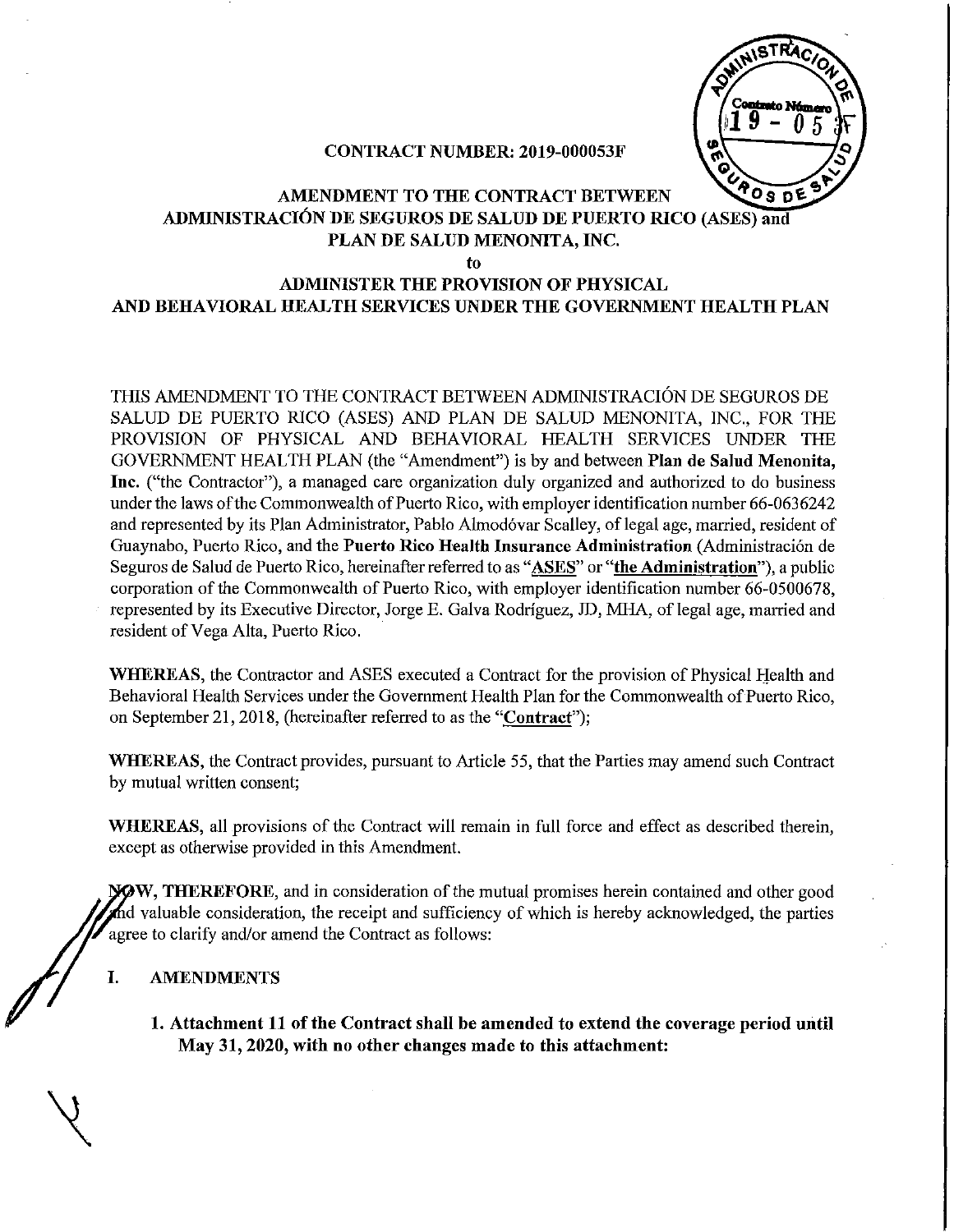

## II. RATIFICATION

All other terms and provisions of the original Contract, as amended by Contract Amendments A, B, C, D E and F and of any and all documents incorporated by reference therein, not specifically deleted or modified herein shall remain in full force and effect. The Parties hereby affirm their respective undertakings and representations as set forth therein, as ofthe date thereof. Capitalized terms used in this Amendment, if any, shall have the same meaning assigned to such terms in the Contract.

#### III. EFFECT; CMS APPROVAL

The Parties agree and acknowledge that this Amendment, including any attachments, is subject to approval by the United States Department of Health and Human Services Centers for Medicare and Medicaid Services ("CMS"), and Financial Oversight and Management Board of Puerto Rico ("FOMB"); ASES shall submit this Amendment for approval by those regulatory bodies;

#### IV. AMENDMENT EFFECTIVE DATE

For purposes ofthe provisions contained herein, this Amendment shall become effective on April 1,2020 until May 31, 2020.

#### V. ENTIRE AGREEMENT

This Amendment constitutes the entire understanding and agreement of the Parties with regards to the subject matter hereof, and the parties by their execution and delivery of this Amendment to the Contract hereby ratify all of the terms and conditions of the Contract, as amended by Contract Number 2019-000053, including amendments A, B, C, D, E, and F as supplemented by this Agreement.

The Parties agree that ASES will be responsible for the submission and registration of this Amendments in the Office of the Comptroller General of the Commonwealth, as required under law and applicable regulations.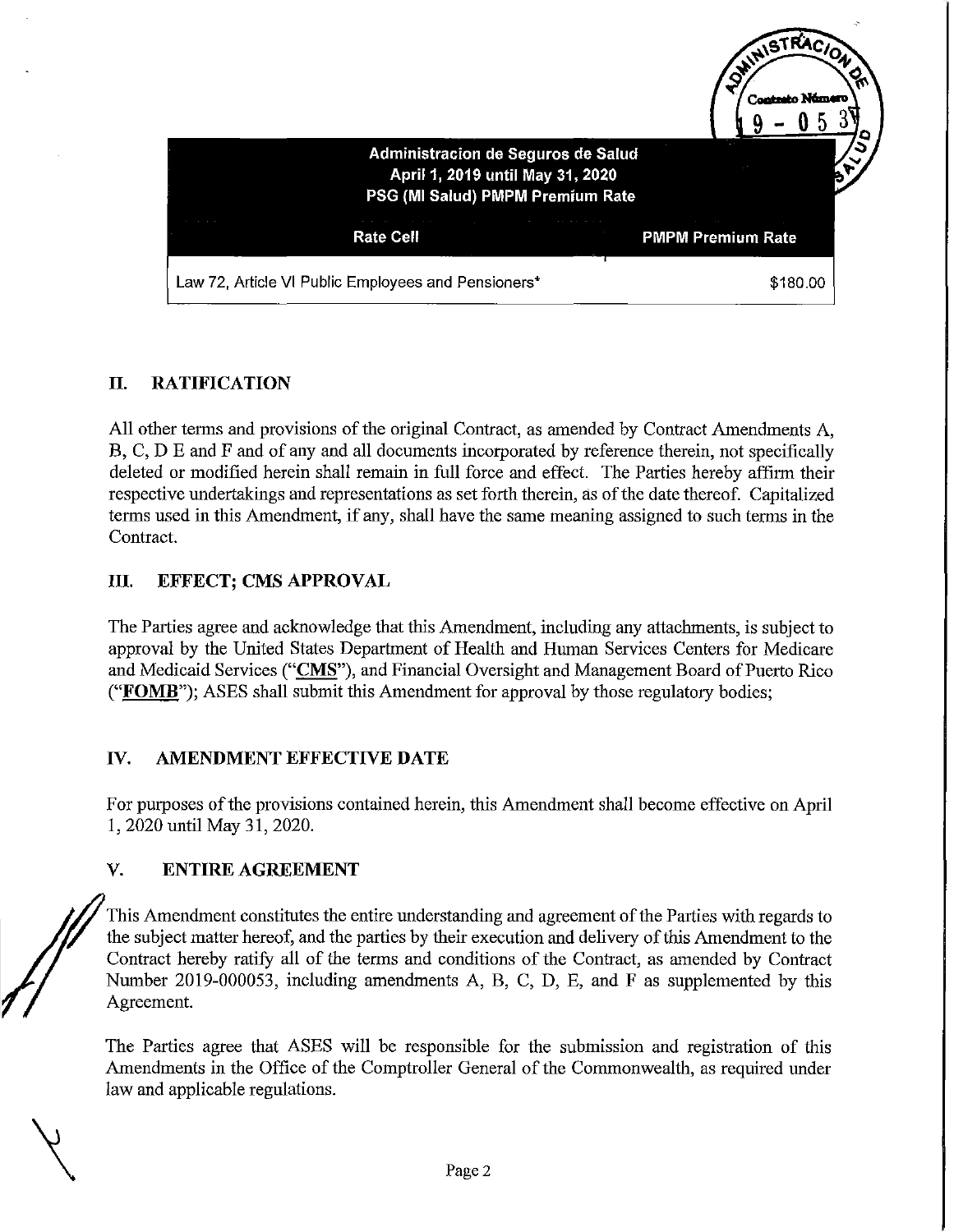### [Signature Page Follows]

ACKNOWLEDGED BY THE PARTIES by their duly authorized representatives on this  $\frac{14^{n}}{1}$  day of  $\frac{1}{2}$ 

#### ADMINISTRACION DE SEGUROS DE SALUD DE PUERTO RICO (ASES)

 $\overline{D}$ Jorge E. Galva Rodriguez EIN: 66-05000678

 $\overline{a}$ 

PLAN DE SALUD MENONITA, INC.

Pablo Almodóvar Scalley EIN:  $66-0(36242)$ 

ļ

Account No. 256-5325 to 5330

2/11/2020 Date



LEGAL **DEPARTMENT**

FEB **042020 REVIEWED &APPROVED**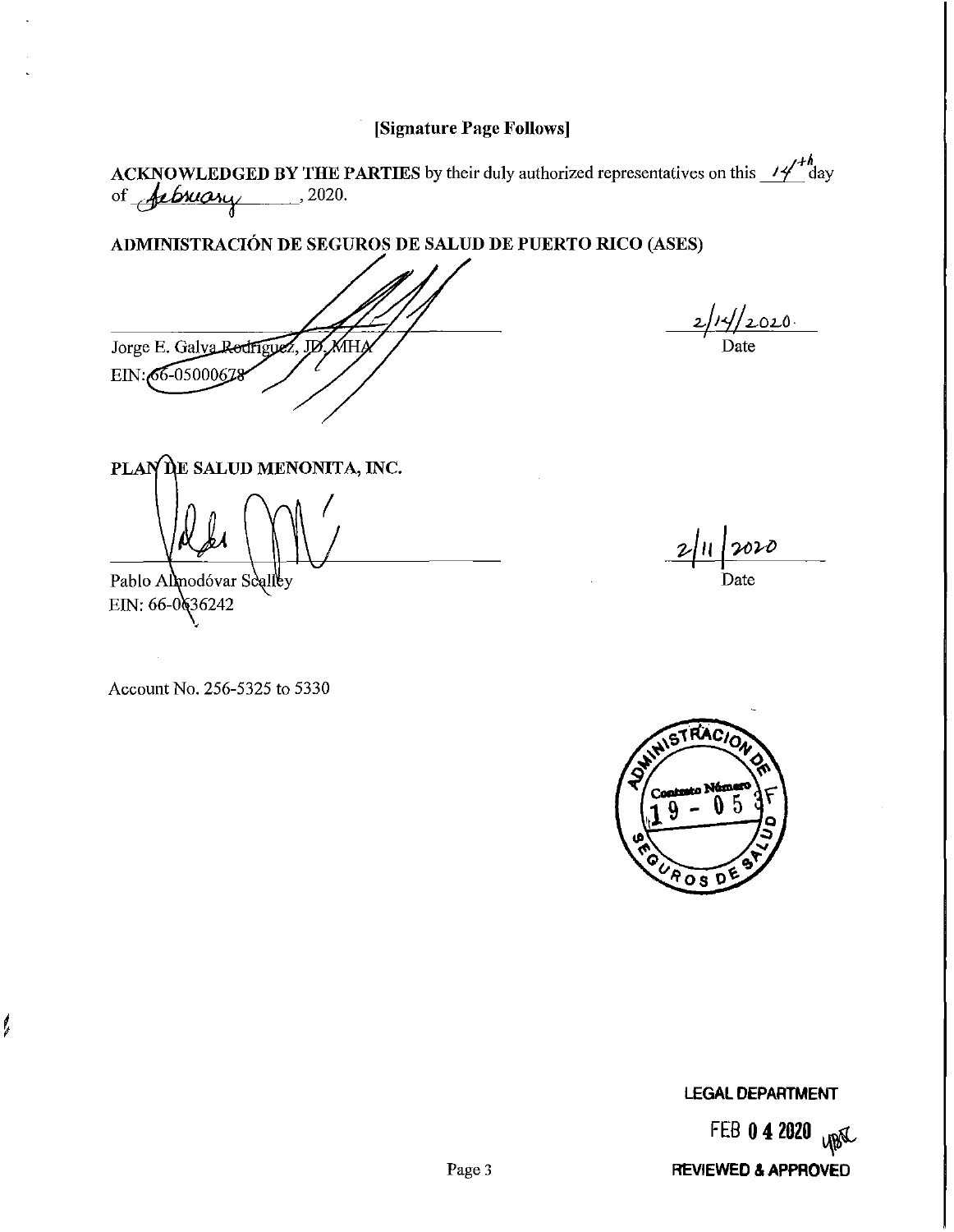**Exhibit A** (Attachment 11)